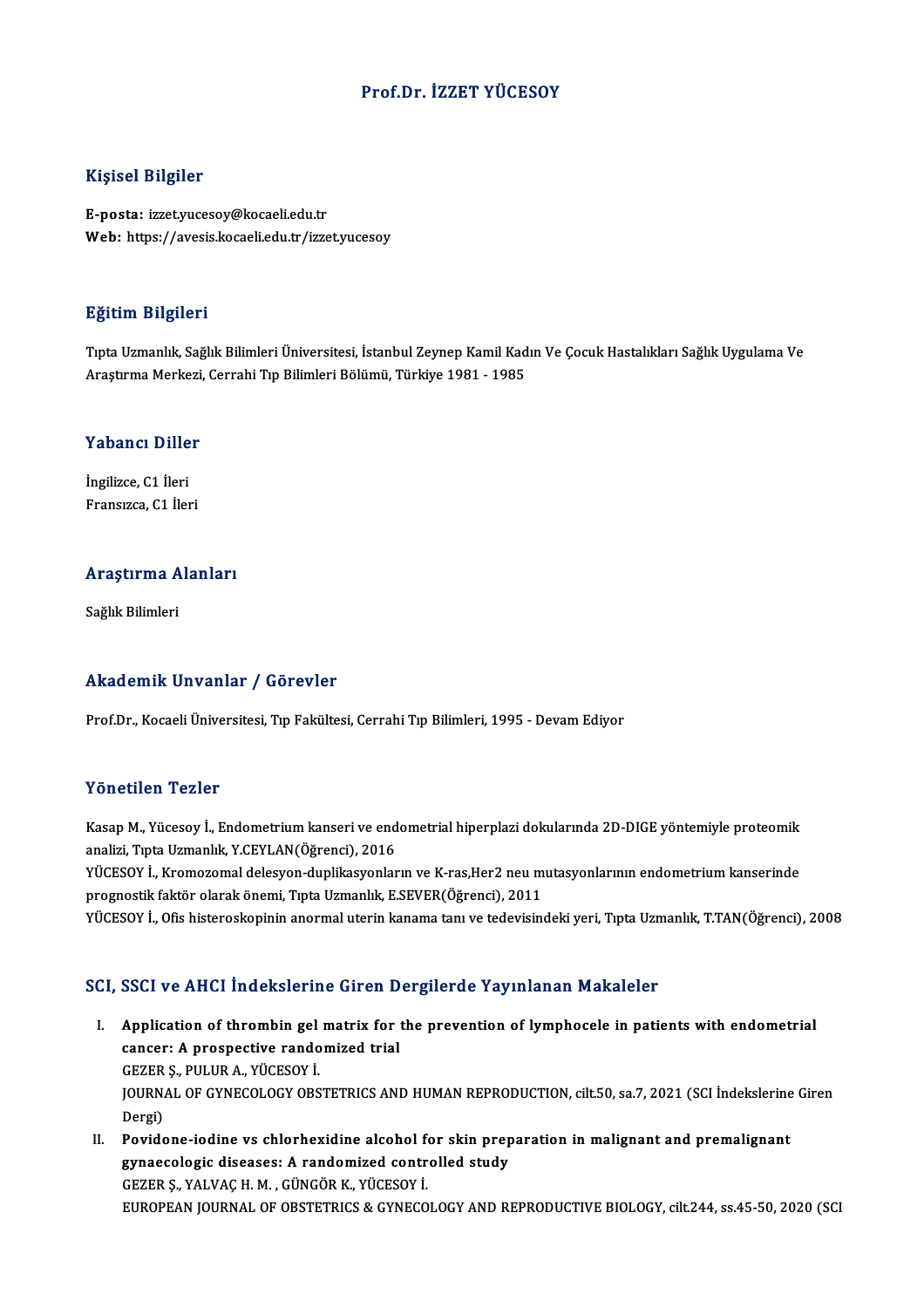İndekslerine Giren Dergi)

Indekslerine Giren Dergi)<br>III. Perineural invasion is a valuable prognostic factor in advanced stage and/or Node (+) cervical İndeksle<br>Perineu<br>cancer<br><sup>Vunal C</sup>

cancer<br>Vural Ç., Bayrak B., Muezzinoglu B., Yücesoy İ.

cancer<br>Vural Ç., Bayrak B., Muezzinoglu B., Yücesoy İ.<br>INDIAN JOURNAL OF PATHOLOGY AND MICROBIOLOGY, cilt.60, ss.27-32, 2017 (SCI İndekslerine Giren Dergi)<br>Chromosome aberrations [dun(19)] in endemetrial sanser: Cene analy

Vural Ç., Bayrak B., Muezzinoglu B., Yücesoy İ.<br>INDIAN JOURNAL OF PATHOLOGY AND MICROBIOLOGY, cilt.60, ss.27-32, 2017 (SCI İndekslerine Giren Dergi)<br>IV. Chromosome aberrations [dup(1q)] in endometrial cancer: Gene anal INDIAN JOU<br>Chromoso<br>in Turkey<br>Sover E. DO Chromosome aberrations [dup(1q)] in endometrial cancer: Gene analysis of 54 surgical<br>in Turkey<br>Sever E., DOĞER E., Kumbasar S., Sik B.A. , Temur M., Yilmaz H.T. , Yilmaz O., Ozbay P. O. , YÜCESOY İ.<br>TAIWANESE JOUPNAL OF OP

in Turkey<br>Sever E., DOĞER E., Kumbasar S., Sik B. A. , Temur M., Yilmaz H. T. , Yilmaz O., Ozbay P. O. , YÜCESOY İ.<br>TAIWANESE JOURNAL OF OBSTETRICS & GYNECOLOGY, cilt.55, sa.3, ss.357-362, 2016 (SCI İndekslerine Giren<br>Derg Sever <mark>F</mark><br>TAIWA<br>Dergi)<br>Monsti TAIWANESE JOURNAL OF OBSTETRICS & GYNECOLOGY, cilt.55, sa.3, ss.357-362, 2016 (SCI İndekslerin<br>Dergi)<br>V. Menstrual Pattern and Intrauterine Adhesions After Transuterine Suture for Postpartum<br>Hemorrhage

## Dergi)<br>Menstrual Pa<br>Hemorrhage<br>Celiskan E-Cel Menstrual Pattern and Intrauterine Adhesions After Transute<br>Hemorrhage<br>Caliskan E., Cakiroglu Y., Aynioglu O., Ozkan S., YÜCESOY İ., ÇORAKÇI A.<br>JOURNAL OE REPRODUCTIVE MEDICINE .sil: E8, 28.212.219.2012.(SC)

Hemorrhage<br>Caliskan E., Cakiroglu Y., Aynioglu O., Ozkan S., YÜCESOY İ., ÇORAKÇI A.<br>JOURNAL OF REPRODUCTIVE MEDICINE, cilt.58, ss.212-218, 2013 (SCI İndekslerine Giren Dergi)<br>Preenerative evaluation of muometrial invesion

Caliskan E., Cakiroglu Y., Aynioglu O., Ozkan S., YÜCESOY İ., ÇORAKÇI A.<br>JOURNAL OF REPRODUCTIVE MEDICINE, cilt.58, ss.212-218, 2013 (SCI İndekslerine Giren Dergi)<br>VI. Preoperative evaluation of myometrial invasion in endo JOURNAL O<br>Preoperat<br>of 3T MRI<br>Desen D. In Preoperative evaluation of myometrial invasion in endometrial carcinoma: diagnos<br>of 3T MRI<br>Dogan D., Inan N., Sarisoy H. T. , Gumustas S., Akansel G., Muezzinoglu B., Yucesoy I., Demirci A.<br>APDOMINAL IMAGING silt 29, 82,2,

of 3T MRI<br>Dogan D., Inan N., Sarisoy H. T. , Gumustas S., Akansel G., Muezzinoglu B., Yucesoy I., Demirci A.<br>ABDOMINAL IMAGING, cilt.38, sa.2, ss.388-396, 2013 (SCI İndekslerine Giren Dergi)

VII. Primary Peritoneal Clear Cell Adenocarcinoma Associated With Endometriosis Muezzinoglu B., Corak S., YÜCESOY İ.

Primary Peritoneal Clear Cell Adenocarcinoma Associated With Endometriosis<br>Muezzinoglu B., Corak S., YÜCESOY İ.<br>APPLIED IMMUNOHISTOCHEMISTRY & MOLECULAR MORPHOLOGY, cilt.19, sa.4, ss.384-385, 2011 (SCI<br>İndekslerine Ciren D Muezzinoglu B., Corak S., Y<br>APPLIED IMMUNOHISTOC<br>İndekslerine Giren Dergi)<br>Malianant Struma Quar APPLIED IMMUNOHISTOCHEMISTRY & MOLE<br>
indekslerine Giren Dergi)<br>
VIII. Malignant Struma Ovarii: A Case Report<br>
viicesov C. Cakinaghu V. Muerginaghu B. Bes

- İndekslerine Giren Dergi)<br>VIII. Malignant Struma Ovarii: A Case Report<br>YÜCESOY G., Cakiroglu Y., Muezzinoglu B., Besnili B., YÜCESOY İ. Malignant Struma Ovarii: A Case Report<br>YÜCESOY G., Cakiroglu Y., Muezzinoglu B., Besnili B., YÜCESOY İ.<br>JOURNAL OF KOREAN MEDICAL SCIENCE, cilt.25, sa.2, ss.327-329, 2010 (SCI İndekslerine Giren Dergi)<br>Comparative efficesy YÜCESOY G., Cakiroglu Y., Muezzinoglu B., Besnili B., YÜCESOY İ.<br>JOURNAL OF KOREAN MEDICAL SCIENCE, cilt.25, sa.2, ss.327-329, 2010 (SCI İndekslerine Giren Dergi)<br>IX. Comparative efficacy and safety of vaginal misoprostol
	- JOURNAL OF KOREAN MEDICAL SCIENCE,<br>Comparative efficacy and safety of va<br>induction at term: a randomized trial IX. Comparative efficacy and safety of vaginal misoprostol versus dinoprostone vaginal insert in labor induction at term: a randomized trial<br>Ozkan S., Caliskan E., DOĞER E., YÜCESOY İ., Ozeren S., VURAL B. induction at term: a randomized trial<br>Ozkan S., Caliskan E., DOĞER E., YÜCESOY İ., Ozeren S., VURAL B.<br>ARCHIVES OF GYNECOLOGY AND OBSTETRICS, cilt.280, sa.1, ss.19-24, 2009 (SCI İndekslerine Giren Dergi)<br>Primany malignant

Ozkan S., Caliskan E., DOĞER E., YÜCESOY İ., Ozeren S., VURAL B.<br>ARCHIVES OF GYNECOLOGY AND OBSTETRICS, cilt.280, sa.1, ss.19-24<br>X. Primary malignant melanoma of the cervix: report of a case<br>VÜCESOV G. Kus E. Coltinogly V. ARCHIVES OF GYNECOLOGY AND OBSTETRICS, cilt.280, sa.1, ss.19-24<br>Primary malignant melanoma of the cervix: report of a case<br>YÜCESOY G., Kus E., Cakiroglu Y., Muezzinoglu B., Yildiz K., YÜCESOY İ.<br>ARCHIVES OF CYNECOLOCY AND Primary malignant melanoma of the cervix: report of a case<br>YÜCESOY G., Kus E., Cakiroglu Y., Muezzinoglu B., Yildiz K., YÜCESOY İ.<br>ARCHIVES OF GYNECOLOGY AND OBSTETRICS, cilt.279, sa.4, ss.573-575, 2009 (SCI İndekslerine G

### YÜCESOY G., Kus E., Cakiroglu Y., Muezzinoglu B., Yildiz K., YÜCESOY İ.<br>ARCHIVES OF GYNECOLOGY AND OBSTETRICS, cilt.279, sa.4, ss.573-575, 2009 (SCI İndekslerine Giren Dergi)<br>XI. Sublingual misoprostol 100 microgram versus ARCHIVES OF GYN<br><mark>Sublingual misop</mark><br>randomised trial<br>Colislian E. DOČEP Sublingual misoprostol 100 microgram versus 200 m<br>randomised trial<br>Caliskan E., DOĞER E., Cakiroglu Y., ÇORAKÇI A., YÜCESOY İ.<br>EUROPEAN JOURNAL OE CONTRACERTION AND REPRODU

randomised trial<br>Caliskan E., DOĞER E., Cakiroglu Y., ÇORAKÇI A., YÜCESOY İ.<br>EUROPEAN JOURNAL OF CONTRACEPTION AND REPRODUCTIVE HEALTH CARE, cilt.14, sa.1, ss.55-60, 2009 (SCI<br>İndekslerine Giren Dergi) Caliskan E., DOĞER E., Caki<br>EUROPEAN JOURNAL OF C<br>İndekslerine Giren Dergi)<br>Spontanoous vaginal oy EUROPEAN JOURNAL OF CONTRACEPTION AND REPRODUCTIVE HEALTH CARE, cilt.14, sa.1, ss.55-60, 2009 (<br>
indekslerine Giren Dergi)<br>
XII. Spontaneous vaginal expulsion of an infected necrotic cervical fibroid through a cervical fis

Indekslerine Giren Dergi)<br>Spontaneous vaginal expulsion of an infected nec<br>after uterine artery ernbolization - A case report<br>Vural B. Orkan S. Giftei E. Bodur H. Vucceau L Spontaneous vaginal expulsion of an infe<br>after uterine artery ernbolization - A case<br>Vural B., Ozkan S., Ciftci E., Bodur H., Yucesoy I.<br>JOUPNAL OF PEPPODUCTIVE MEDICINE cilt E3 after uterine artery ernbolization - A case report<br>Vural B., Ozkan S., Ciftci E., Bodur H., Yucesoy I.<br>JOURNAL OF REPRODUCTIVE MEDICINE, cilt.52, sa.6, ss.563-566, 2007 (SCI İndekslerine Giren Dergi)

### Diğer Dergilerde Yayınlanan Makaleler

I. The concordance between colposcopic biopsy and loop electrosurgical excision procedures (LEEP) in patients and they intended transferred to be allocated the concordance between colposcopic biopsy and loop electrosurgical exc<br>in patients with known smear cytology and human papilloma virus results.<br>CEZER S. Kanbay Ött The concordance between colposcopic biop<br>in patients with known smear cytology and<br>GEZER Ş., Kanbay Öztürk S., BALCİ S., YÜCESOY İ.<br>Northarn Clinics of Istanbul silt 8. ss E89, E94, 20 in patients with known smear cytology and human papilloma virus results.<br>GEZER Ş., Kanbay Öztürk S., BALCİ S., YÜCESOY İ.<br>Northern Clinics of Istanbul, cilt.8, ss.588-594, 2021 (ESCI İndekslerine Giren Dergi)<br>Qyanian Matas

GEZER Ş., Kanbay Öztürk S., BALCİ S., YÜCESOY İ.<br>Northern Clinics of Istanbul, cilt.8, ss.588-594, 2021 (ESCI İndekslerine Giren Dergi)<br>II. Ovarian Metastasis of ALK Translocation-Positive Lung Adenocarcinoma: A Case R Northern Clinics of Istanbul, cilt.8, ss.588-594, 2021 (ESCI İndek<br><mark>Ovarian Metastasis of ALK Translocation-Positive Lung *f*<br>Gezer S., ÇABUK D., AKSOY L., Ozturk S. D. , Ozkara S., YÜCESOY İ.</mark>